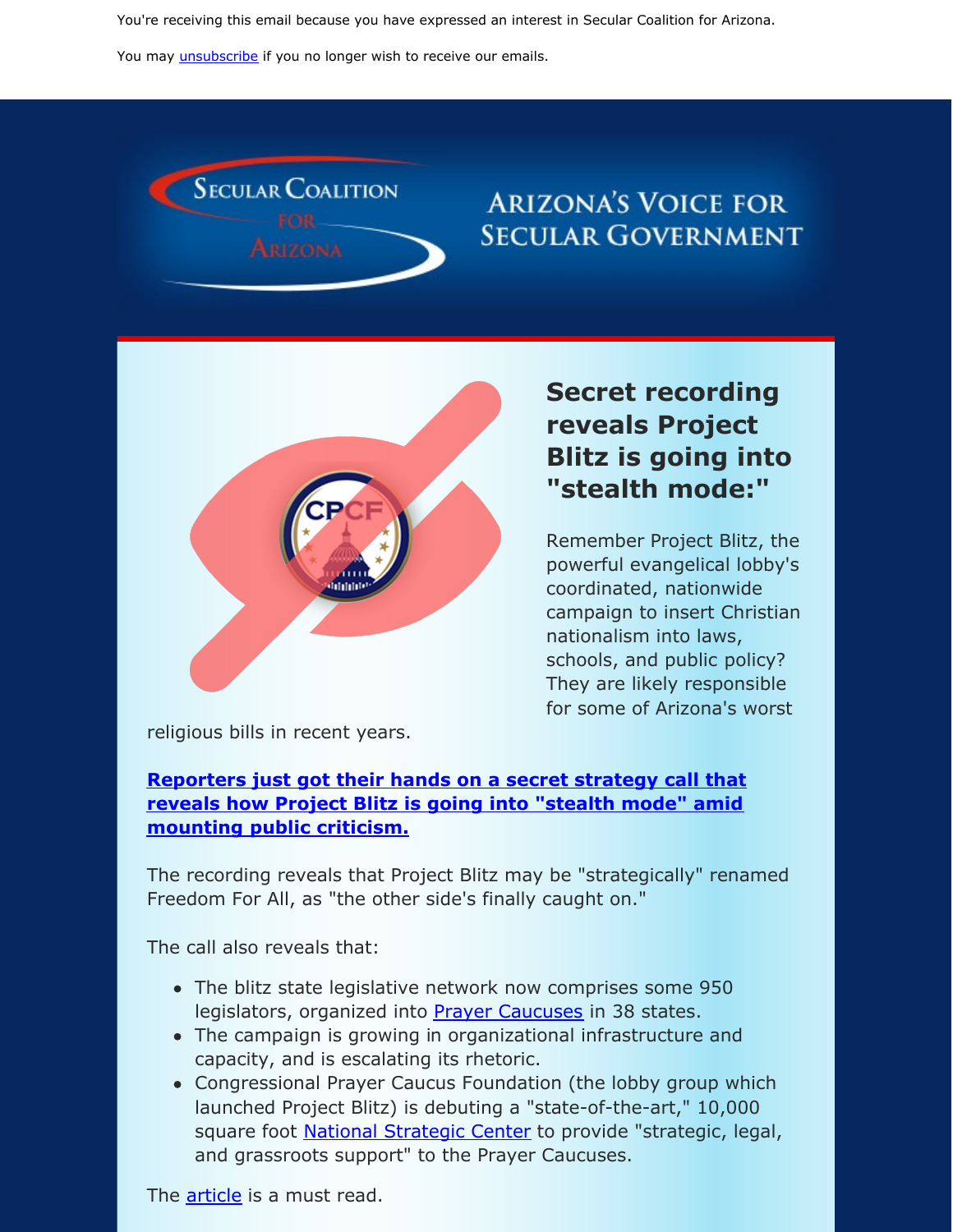**Follow the progress of Project Blitz at blitzwatch.org and through [Americans](http://www.au.org/tags/project-blitz) United.**

### **A national call to action:**

The Trump administration kicked off National Adoption Month in one of the worst possible ways.

A proposal by the administration will allow **some of the \$500 billion in annual grants awarded by DHHS to flow to faith-based adoption and foster organizations** that refuse to work with





individuals, and others who can provide youth a safe, loving home.

It's a heartless, devastating change that will impact more than 440,000 foster youth in the United States awaiting adoption, making it harder for them to find the family they deserve.

The Every Child [Deserves](https://www.hrc.org/resources/every-child-deserves-a-family-act) a Family Act can stop this.

Introduced earlier this year in both the House and the Senate, the Every Child Deserves a Family Act would bar discrimination against children, youth, parents and others by taxpayer-funded foster care agencies based on religion, sex, sexual orientation, gender identity, or marital status.

**[Click](https://secular.org/actions/support-the-every-child-deserves-a-family-act/?mc_cid=03cf8d8954&mc_eid=cc2c9660a5&fbclid=IwAR07YZppBc-2ghLBYTKExD7L87_JVBSfEQm5mm2VBhQ59INrJccFM-gXE44) here to tell your lawmakers that you support the Every Child Deserves a Family Act.**

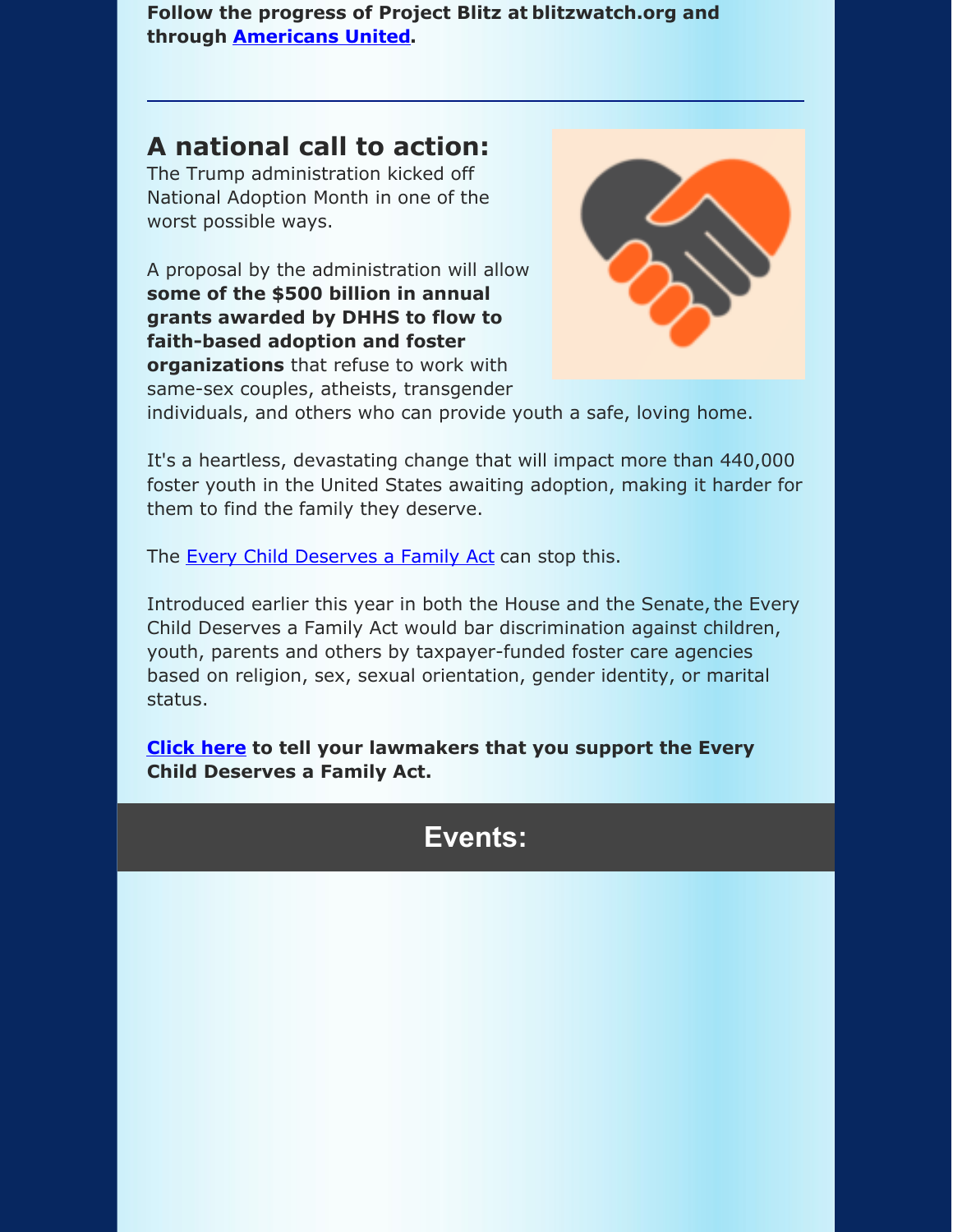# SECULAR **THE VOTE**

**WHAT'S THE SECULAR** STRATEGY FOR 2020?

Find out at **SECULAR** 

# **Wondering what the secular community can do to gain ground in 2020? Come to the Secular [Summit](https://secularaz.org/vocabulary_3/events/) to join the discussion.**

Join secular supporters from around Arizona at our annual **Secular Summit** for presentations, networking, education, advocacy and more.

This year, our summit theme will revolve around harnessing secular grassroots power in the 2020 election. Save Our [Schools](https://sosarizona.org/) Arizona is scheduled to present, with others to be announced soon.

We'll also have updates on the upcoming legislative session, Secular AZ's many legal activities, and additional speakers to be announced soon!

This is a members-only event; tickets are just \$15, or you can support Secular AZ by being a host, super host, or an event sponsor.

(Not a member yet? It just takes a minute to [become](https://secularaz.org/product-category/donate-membership/) one!)

Please join us on Saturday, December 7 at the Humanist Center of Greater Phoenix in Mesa.

## **Click [here](https://secularaz.org/product/secular-summit-2019/) for tickets and more information.**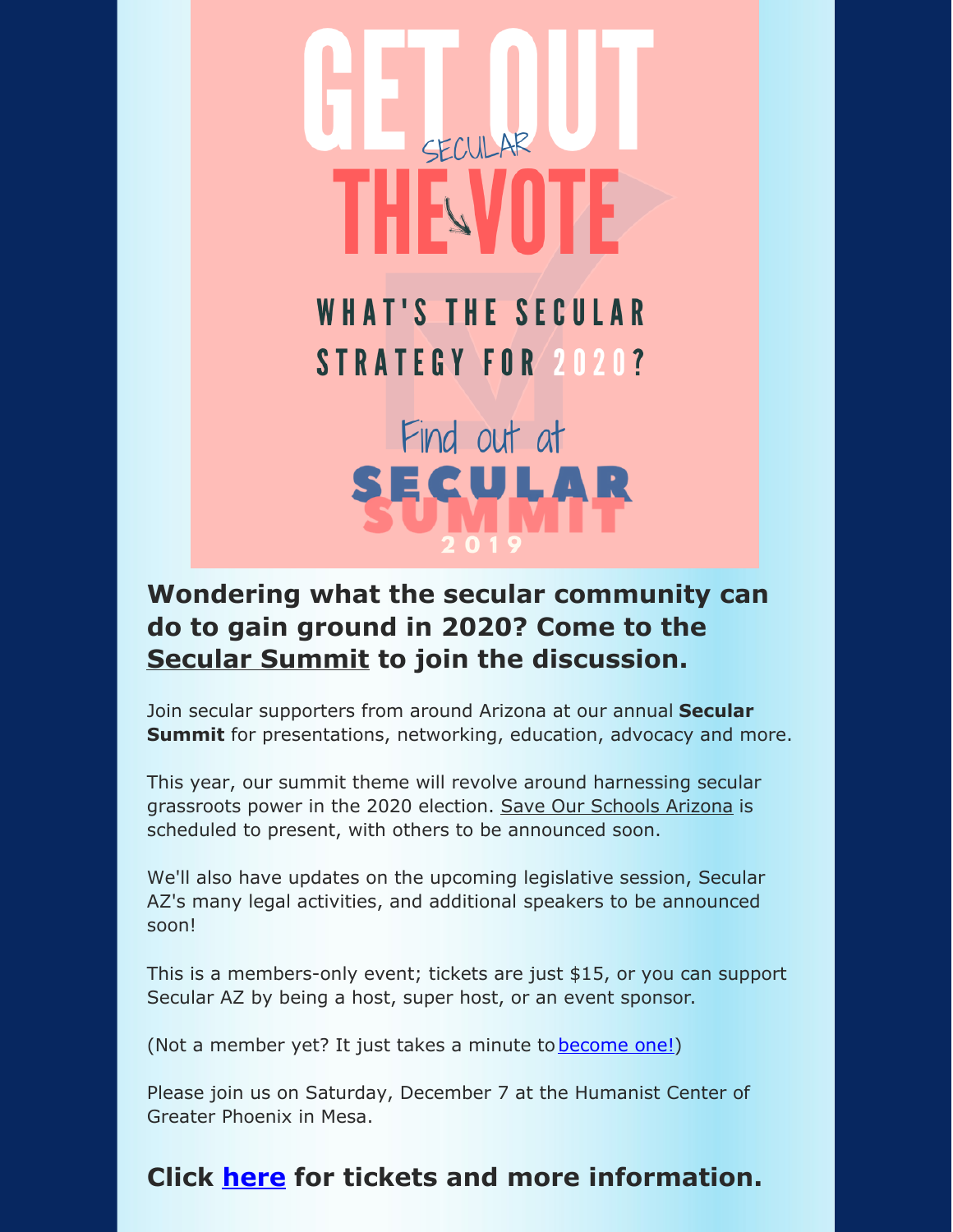

**An Evening with Matt and Seth:** Humanist Society of Greater Phoenix is hosting an evening of conversation and interaction with Seth [Andrews](https://www.sethandrews.net/) (The Thinking Atheist podcast) and Matt Dillahunty (The Atheist Experience).

The event at the Doubletree Hilton in Tempe will include tabling by secular-friendly organizations (including Secular AZ), networking, cash bar, book signings, and the option of a VIP dinner with Matt and Seth before the show! Get tickets and more info at HSGP's website [here](https://hsgp.org/blog/1667/an-evening-with-matt-dillahunty-and-seth-andrews).

Visit [azsecularaa.org](https://www.azsecularaa.org/) for more information or to register.

# **National stories:**

Local Opinion (Tucson): SCOTUS hearings on LGBTQ [discrimination](https://tucson.com/opinion/local/local-opinion-scotus-hearings-on-lgbtq-discrimination-essential-for-workplace/article_b283b254-d2b0-524b-9c4f-45841b0c790a.html?fbclid=IwAR1P4bjWt-ryj340iETw4T87WY2Kh-x-BoSjpPeDEIFg8eO5nhCkzjGdCeA) essential for workplace protection

Pa. House spends \$1.1 million to win court battle to [preserve](https://papost.org/2019/10/31/pa-house-spends-1-1-million-to-win-court-battle-to-preserve-opening-prayer-tradition/?fbclid=IwAR3ZzYMOP2YzBge8gBLybg3XOy7XaxwqO5_HlHa7U85elEkozDKQ3Y0l50k) opening prayer tradition

How Mike Pence's Office Meddled in Foreign Aid to Reroute Money to Favored [Christian](https://www.propublica.org/article/how-mike-pences-office-meddled-in-foreign-aid-to-reroute-money-to-favored-christian-groups/amp?__twitter_impression=true&fbclid=IwAR3NKK9CjlQVqDJGWehjQ_d2rV7CYh6GSj4jcVxQpKLDzeNoiodDmm-xVzc) Groups

Federal Court Strikes Down Trump [Administration](https://www.aclu.org/press-releases/federal-court-strikes-down-trump-administration-rule-allowing-refusals-health-care?fbclid=IwAR3RVBgw-RMmoz3Xembu9gbU99ty9Y6iYvTGPQLI7PLtcAviz5yjjPScGNo) Rule Allowing Refusals in Health Care

### **Secular Coalition for Arizona**